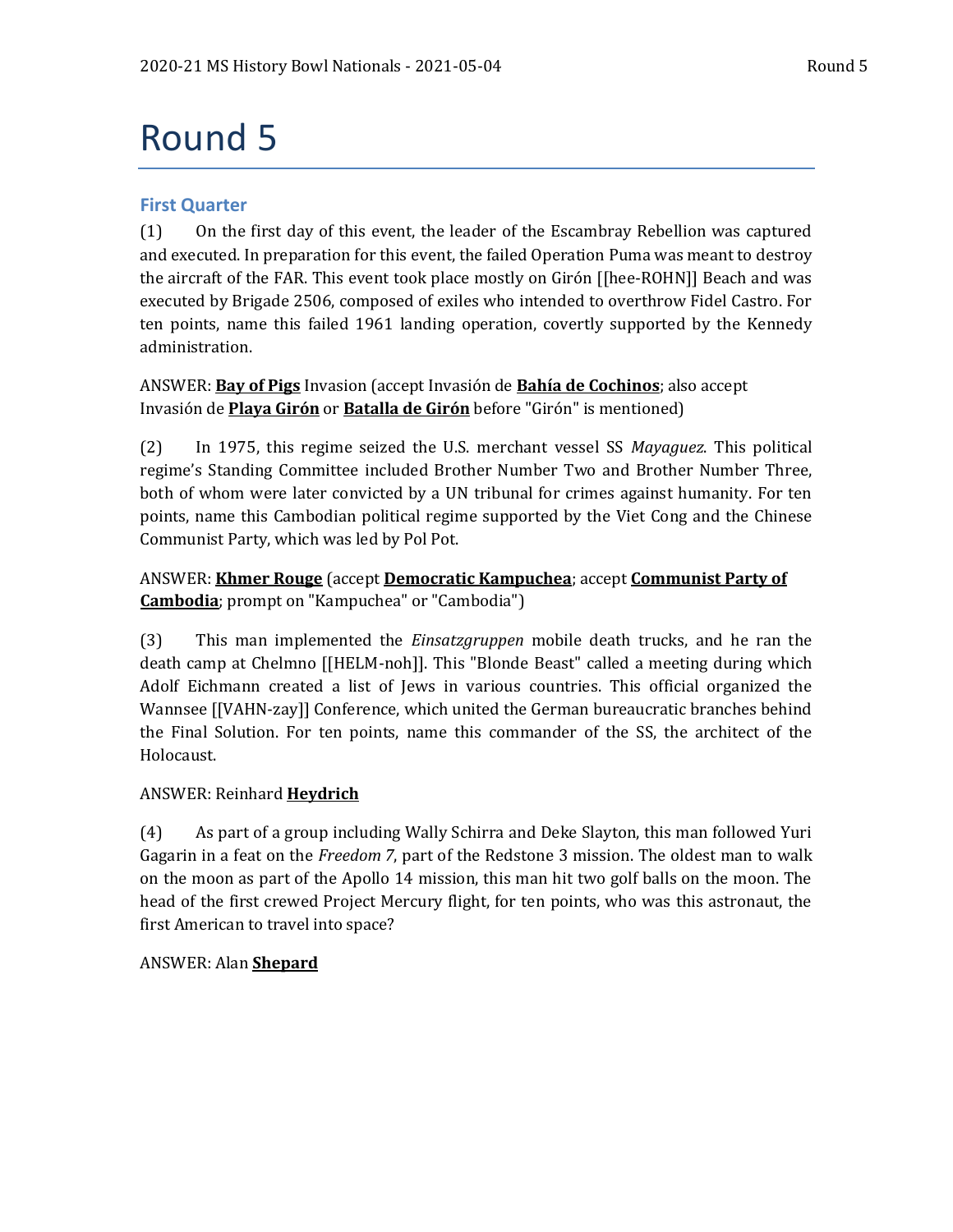(5) The month before this man's death, he stated, "What we're going to try to do, is we're going to try to rap and educate" in a speech about class struggle at Northern Illinois University. After this man's 1969 death, Bobby Rush took his former position and said "we have to arm ourselves." William O'Neal drugged this man with barbiturates for the FBI, after which the Chicago police killed him and Mark Clark. For ten points, name this Black Panther leader.

# ANSWER: Frederick "Fred" **Hampton**

(6) A process called "elenchus" [[eh-LEN-koos]] provided the basis for a practice at these institutions that is often paired with one that relies on casebooks. Plato's *Theaetetus* [[thee-ih-TEE-tuss]] may have introduced a method of "argument by refutation" used at these institutions named for Socrates. Moot court competitions are held at, for ten points, what educational institutions at which students prepare for the bar exam?

ANSWER: **Law school**s (prompt on "colleges," "universities," or "schools")

(7) Anthony, Duke of Brabant, arrived late to this battle at which one leader ordered the mass execution of prisoners after Ysembart [[EE-zem-barht]] stole the victor's crown from a baggage train. This battle, which occurred on St. Crispin's Day, led to the marriage of Charles VI's daughter and its victor in the Treaty of Troyes. For ten points, name this victory for Henry V during the Hundred Years' War, which included heavy use of longbows.

ANSWER: Battle of **Agincourt** [[AH-zhin-corh]] (accept Battle of **Azincourt**; be lenient on pronunciation)

(8) This was the first presidential election year during which Belva Lockwood appeared on the ballot. The rallying cry "Burn this letter" during this election year was popularized after a discovery of some papers by James Mulligan. The slogan "Ma, Ma, Where's my Pa?" mocked the philandering of this year's election winner. For ten points, name this election year in which James G. Blaine lost to Grover Cleveland.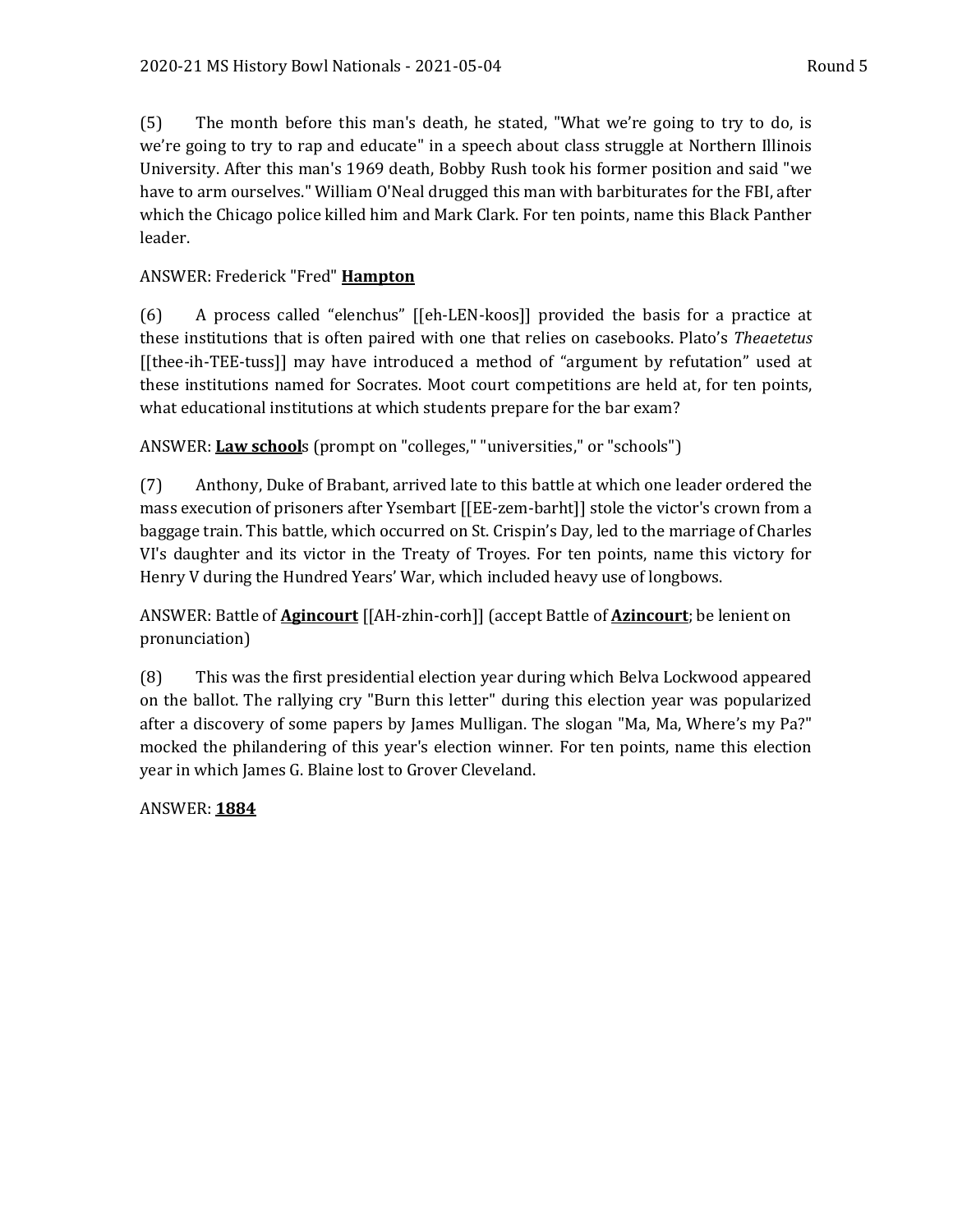# **Second Quarter**

(1) A man descended from this tribe, Pelayo [[peh-LAI-oh]], was victorious at the Battle of Covadonga and ruled the last Iberian kingdom to hold out against the Umayyads. This tribe, which converted to Arianism, faced an attack from the forces of Emperor Honorius, culminating in the 410 Sack of Rome. For ten points, name this Gothic tribe led by King Alaric I, which conquered much of France and Spain.

# ANSWER: **Visigoth**s (prompt on "Goth(s)")

BONUS: This "Great" emperor of Rome, who made peace with the Visigoths, later made Christianity the official state religion.

# ANSWER: **Theodosius** the Great (or **Theodosius** I)

(2) This American military award was given posthumously to a set of three nurses that included Jane Rignel. In the order of precedence, this military decoration is between the Defense Superior Service Medal and the Distinguished Service Medal. This award was established in 1918 as a successor to the similarly-shaped "Citation" variety. For ten points, name this military decoration awarded for "gallantry in action" which, despite its name, is mostly gold.

# ANSWER: **Silver Star** Medal (or **SS**M)

BONUS: This United States Army general won three Silver Stars and two Purple Hearts while serving in Vietnam. He led all coalition forces in the Gulf War.

# ANSWER: "Stormin'" Norman **Schwarzkopf**

(3) This novel was its author's first published work after she quit working for the British Overseas Airways Corporation. A monument to a character in this novel stands in Monroeville, Alabama, which may have inspired its setting of Maycomb. In this novel, Bob Ewell's abuse of his daughter is revealed during a trial by Atticus Finch. A girl nicknamed Scout narrates, for ten points, what Harper Lee novel dealing with racial inequality?

# ANSWER: *To Kill a Mockingbird*

BONUS: Monroeville is also known as the hometown of this author and childhood friend of Harper Lee who wrote *Breakfast at Tiffany's* and served as the inspiration for Dill in *To Kill a Mockingbird*.

# ANSWER: Truman **Capote**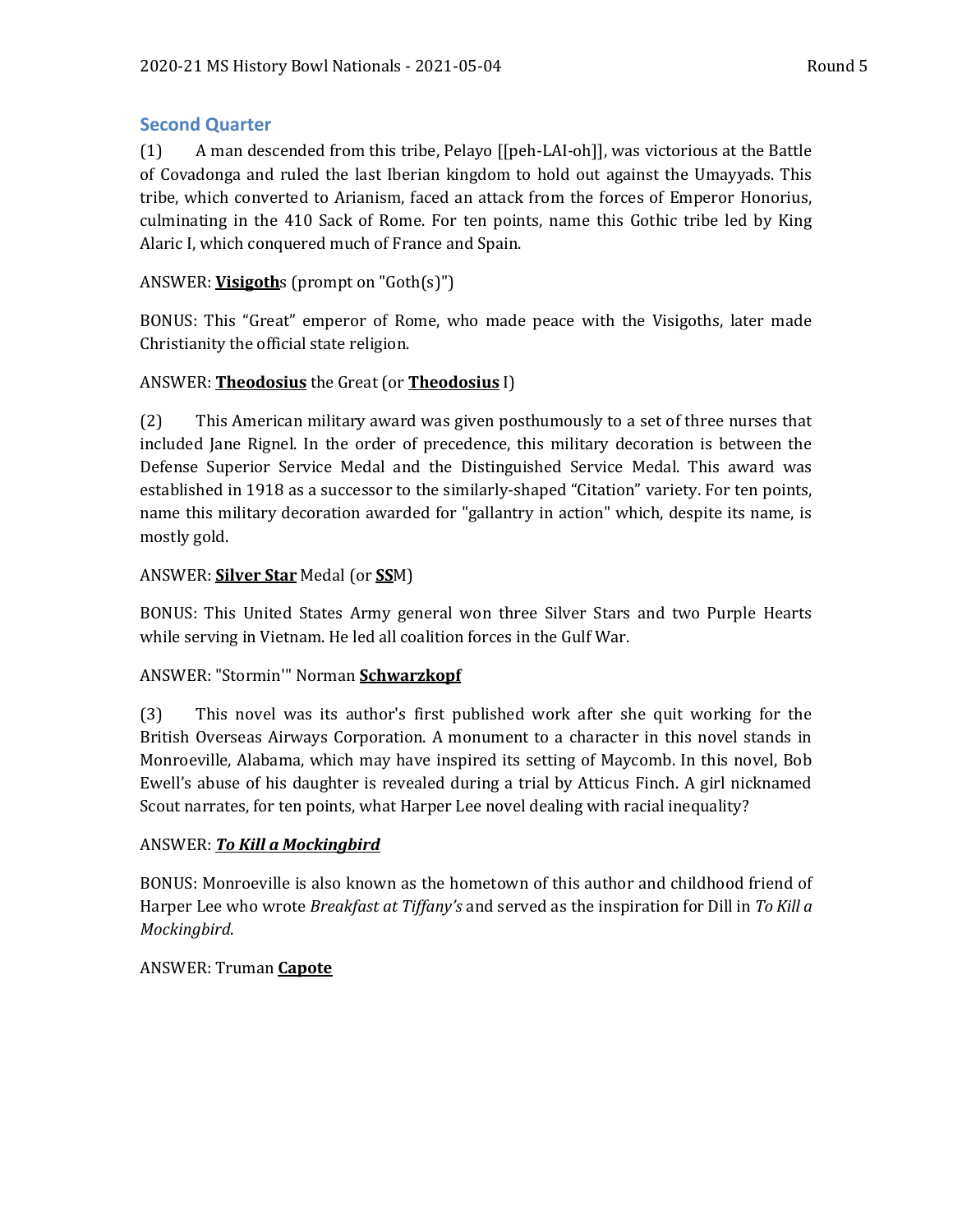(4) This man invented the heliotrope to carry out a survey of the Kingdom of Hanover. Wilhelm Weber [[VEH-buh]] and this man constructed the first electromechanical telegraph. This man was the first to prove the quadratic reciprocity law, and this man showed that all polynomials of order "n" have "n" roots, proving the fundamental theorem of algebra. For ten points, name this German mathematician from Brunswick who names the normal distribution.

## ANSWER: Carl Friedrich **Gauss**

BONUS: Gauss proved a number of theorems by this French mathematician, including his polygonal number theorem for "n equals 3." The Taniyama-Shimura conjecture was applied to Andrew Wiles's proof of a theorem by this man which went unproven for 358 years.

#### ANSWER: Pierre de **Fermat** [[fehr-MAH]] (accept pronunciation as [[fehr-MAT]])

(5) Despite its opponent being assisted by Ampud and Leustach Rátót [[loo-STAHSH rah-TOH]], this empire still won the Battle of Myriokephalon. Omar Khayyam [[kai-YAHM]] served this empire which oversaw the capture of Romanos IV Diogenes [[dai-AH-jeh-nees]]. The Sultanate of Rum [[ROOM]] was an offshoot of this empire which practiced Sunni Islam. One of the emirates into which this empire was broken served as the basis for the Ottomans. For ten points, name this medieval Anatolian empire.

#### ANSWER: Great **Seljuk** Empire

BONUS: This Seljuk sultan, the great-grandson of Seljuk himself, won the Battle of Manzikert, captured Romanos IV, and became known by a name which means "Heroic Lion" in Turkish.

#### ANSWER: **Alp Arslan** (prompt on partial answers; or Muhammad bin Dawud **Chagri**)

(6) Eugène Boudin [[yoo-ZHEN boo-DAHN]] taught this native of Le Havre [[luh-HAHV]] the "en plein air" [[OHN PLEHN-AIR]] technique. In 1865, this man created a large, clothed version of Manet's *Le déjeuner sur l'herbe* [[luh deh-zhuh-NEH soor LEHRB]] but spent many years facing rejection from the Salon de Paris. In 1874, this man and his fellow rejected painters began the Salon des Refusés [[reh-fyoo-SEH]]. For ten points, name this man who painted *Impression, Sunrise*.

# ANSWER: Claude **Monet** [[moh-NAY]]

BONUS: As a student in Paris, Monet became friends with this fellow Impressionist, the father of noted film director Jean, and creator of the painting *Luncheon of the Boating Party*.

# ANSWER: Pierre-Auguste **Renoir** [[rehn-WAH]]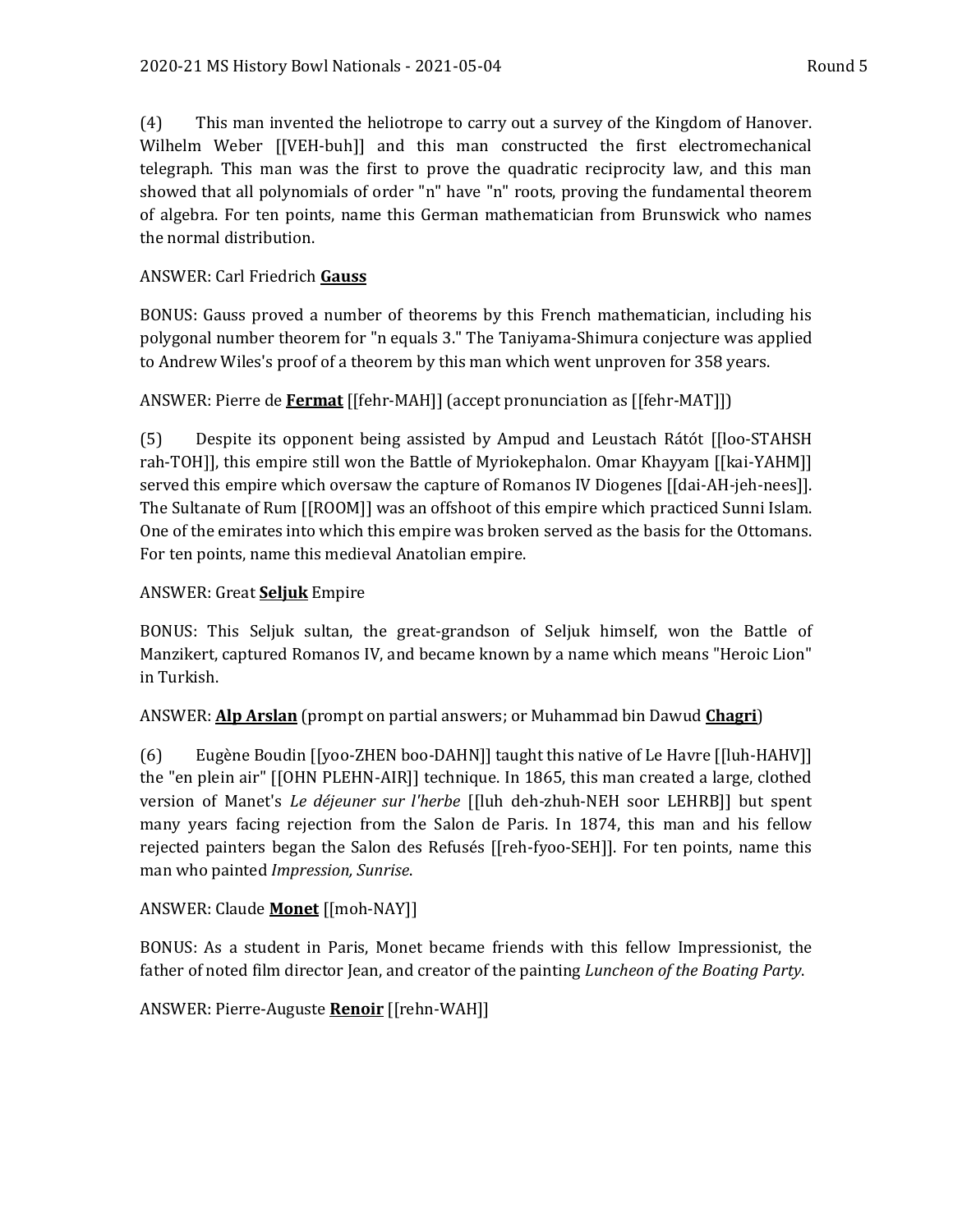(7) The second-largest city in this country was surveyed by Robert Adam in his studies of the ruins of Diocletian's Palace. This country's coastline was the location of the Republic of Ragusa, based out of Dubrovnik, and the Greek colony named Aspálathos is today known as this country's city, Split. For ten points, name this country whose war of independence from 1991 to 1995 is known by natives as the "Greater Serbian Aggression."

# ANSWER: Republic of **Croatia** (or Republika **Hrvatska**; accept Kingdom of **Croatia**)

BONUS: In 1809, the territory of modern Croatia was annexed into the First French Empire following the Battle of Wagram during this war in which Austria was supported by a group of nations including the U.K., Portugal, Spain, Sardinia, and Sicily.

# ANSWER: War of the **Fifth Coalition** (prompt on "Napoleonic Wars" or "Coalition Wars")

(8) In one speech, this man asked if the "principles…embodied in that Declaration of Independence are extended to" the central group and claimed that the Constitution did not intend one practice to be a "gateway." This man, who asked "What to the Slave is the Fourth of July?," followed up his best known book with a sequel titled *My Bondage and My Freedom*. For ten points, name this abolitionist and author of a widely-read "slave narrative."

# ANSWER: Frederick **Douglass**

BONUS: In 1872, Frederick Douglass became the first African-American to be nominated for vice president after this Equal Rights Party candidate nominated him without his approval.

# ANSWER: Victoria **Woodhull**

# **Third Quarter**

The categories are:

- 1. Georgia
- 2. Seven Years' War
- 3. Doctors Without Borders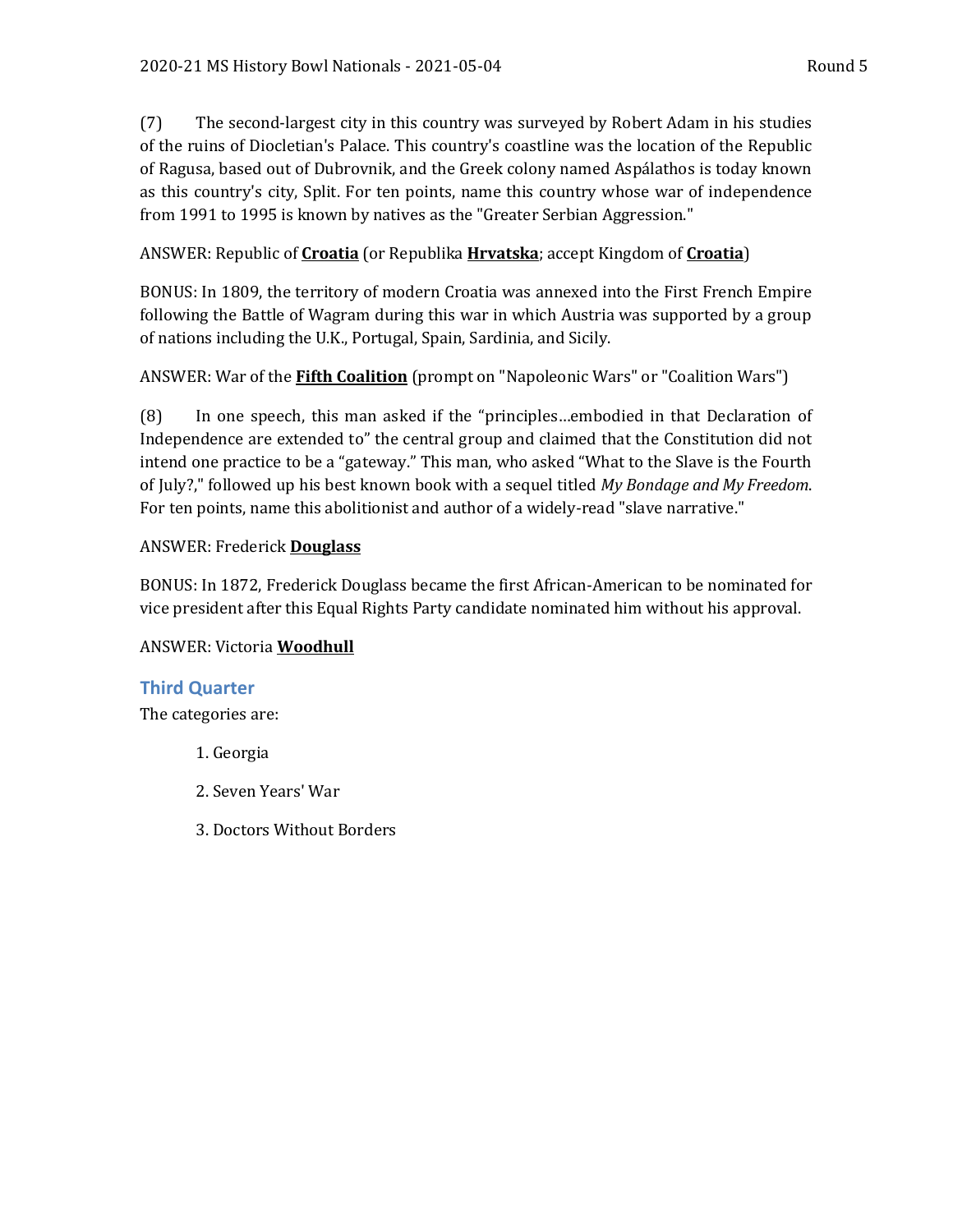#### *Georgia*

Regarding the U.S. state of Georgia, name the...

(1) Sports organization whose Braves moved to Atlanta from Milwaukee in 1966.

#### ANSWER: **MLB** (accept **Major League Baseball**; prompt on "Baseball" or "Major Leagues")

(2) Federal agency that is headquartered in Georgia and originally focused on malaria control.

#### ANSWER: **Centers for Disease Control** and Prevention (accept **CDC**)

(3) Freedom Rider and Georgia congressman who helped organize the 1963 March on Washington.

#### ANSWER: John **Lewis**

(4) Speaker of the House from Georgia who co-authored the Contract with America.

#### ANSWER: Newt **Gingrich**

(5) Christian Identity terrorist who bombed the 1996 Olympic games in Atlanta.

#### ANSWER: Eric **Rudolph**

(6) Vice president of the Confederacy and governor of Georgia who popularized the Lost Cause mythology.

# ANSWER: Alexander **Stephens**

(7)

ANSWER:

(8)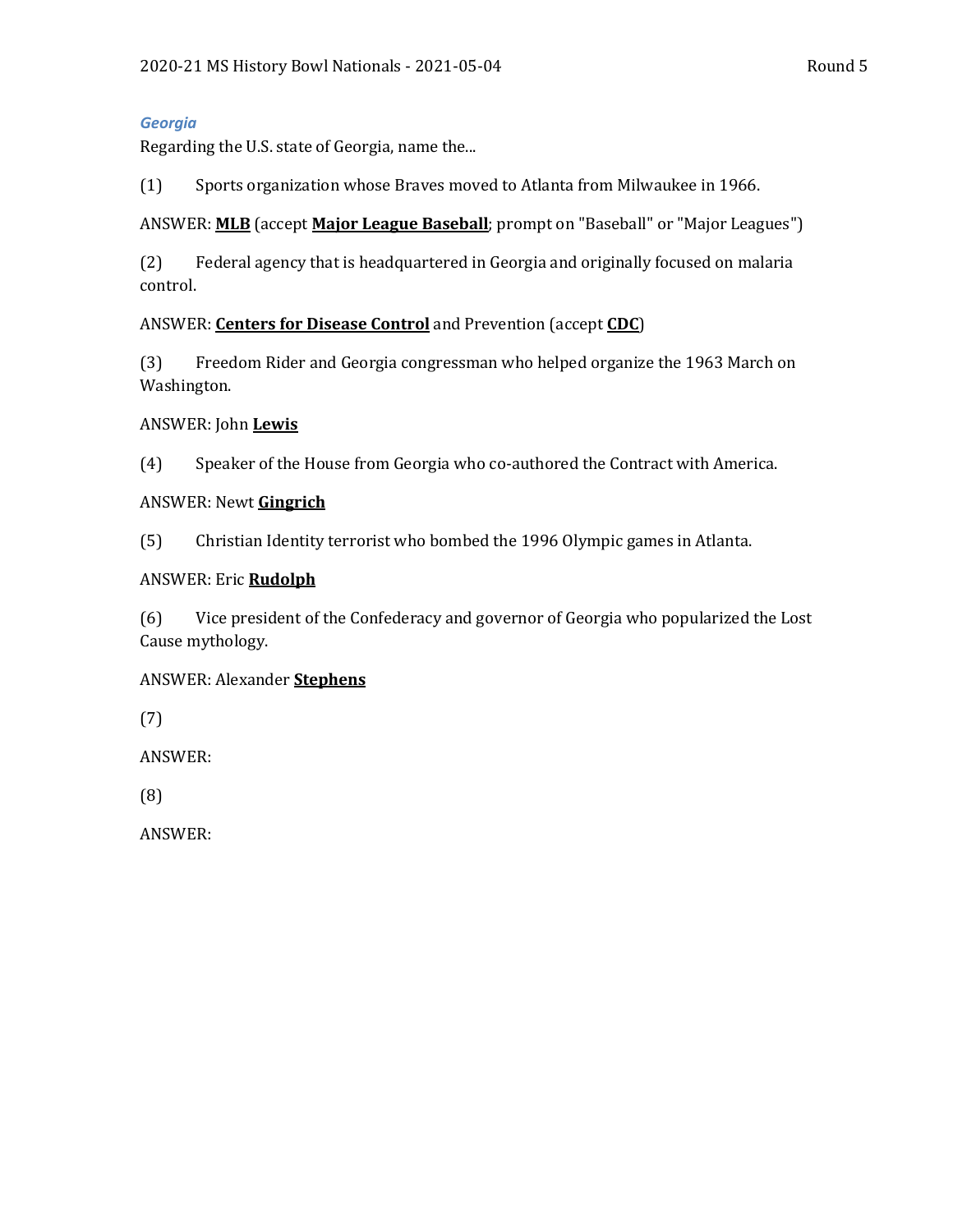#### *Seven Years' War*

Regarding the Seven Years' War, name the...

(1) North American theatre of the war, pitting British America against New France and their Native American allies.

#### ANSWER: **French and Indian** War (accept Guerre de la **Conquête**)

(2) British king who died during the war and whose 1763 Proclamation forbade settlement beyond the Appalachians.

#### ANSWER: **George II**

(3) British political leader during the war, later prime minister from 1766 to 68, called "the Great Commoner."

ANSWER: William **Pitt** the **Elder** (accept William **Pitt**, 1st Earl of **Chatham**; do not accept "William Pitt the Younger")

(4) Pro-Stuart faction which backed a planned French invasion of Britain.

#### ANSWER: **Jacobite**s

(5) Term for the "wonderful year" in which the British won a string of notable victories.

ANSWER: *Annus Mirabilis* of 1759 (prompt on "1759")

(6) French capital in India that fell to Britain in 1761.

# ANSWER: **Pondicherry** (accept **Puducherry**)

(7)

ANSWER:

(8)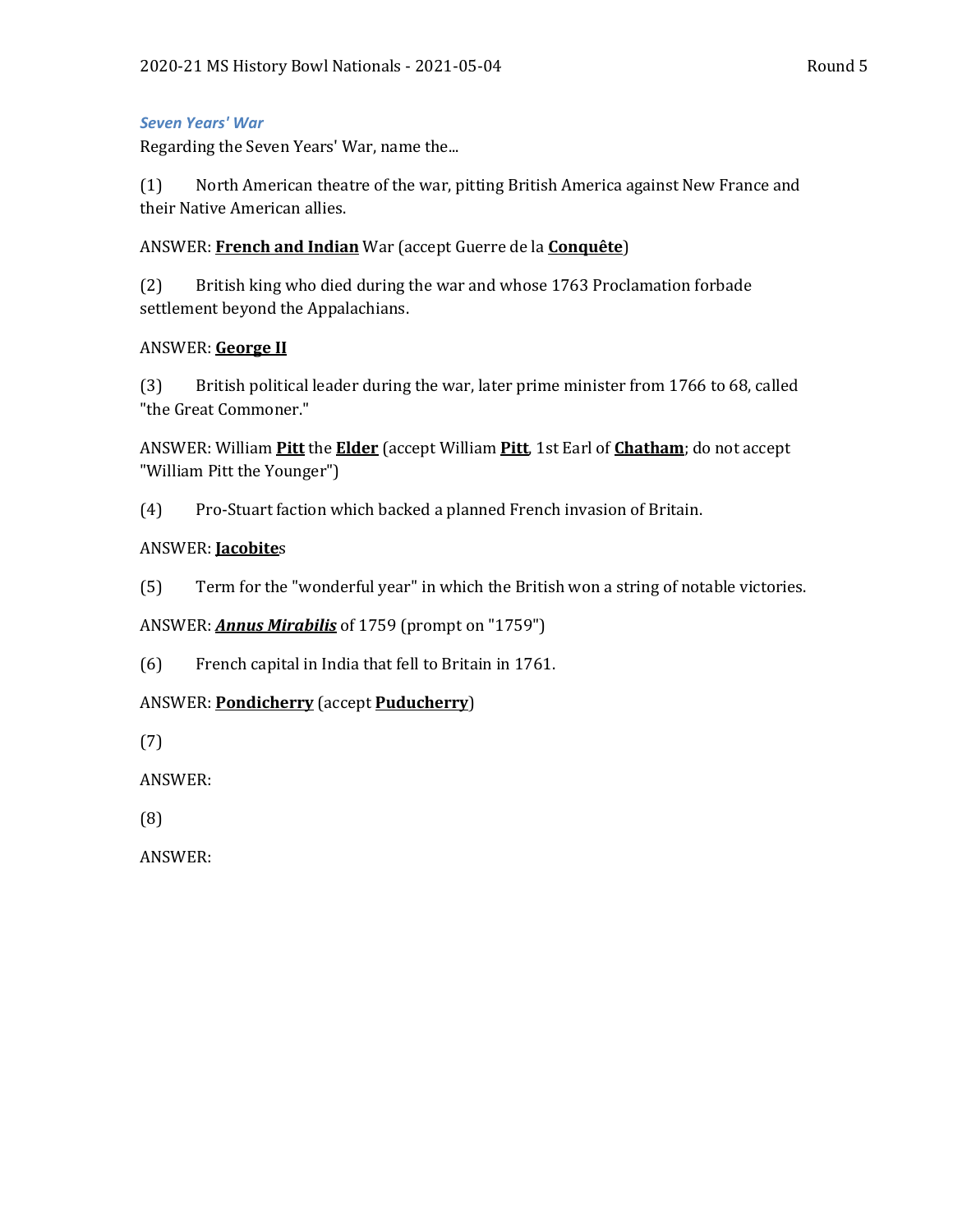#### *Doctors Without Borders*

Concerning the organization Doctors Without Borders, name the...

(1) Central American nation which was the site of one of their first missions after an earthquake in Managua.

#### ANSWER: Republic of **Nicaragua** (or República de **Nicaragua**)

(2) Prize given by a Norwegian committee won by Doctors without Borders in 1999.

#### ANSWER: **Nobel Peace** Prize

(3) African nation whose Biafran War inspired their establishment.

#### ANSWER: Republic of **Nigeria**

(4) City where both Doctors Without Borders and the International Red Cross are headquartered.

#### ANSWER: **Geneva**

(5) Nation where their people were arrested after demanding documents about the Janjaweed atrocities in Darfur.

#### ANSWER: Republic of the **Sudan** (or Jumhūriyyat as-**Sūdān**)

(6) Site of a 1995 massacre of 8,000 Bosniak men by Serbs, shortly after Doctors Without Borders was kicked out of the city.

#### ANSWER: **Srebrenica** [[sreh-breh-NEET-sah]]

(7)

ANSWER:

(8)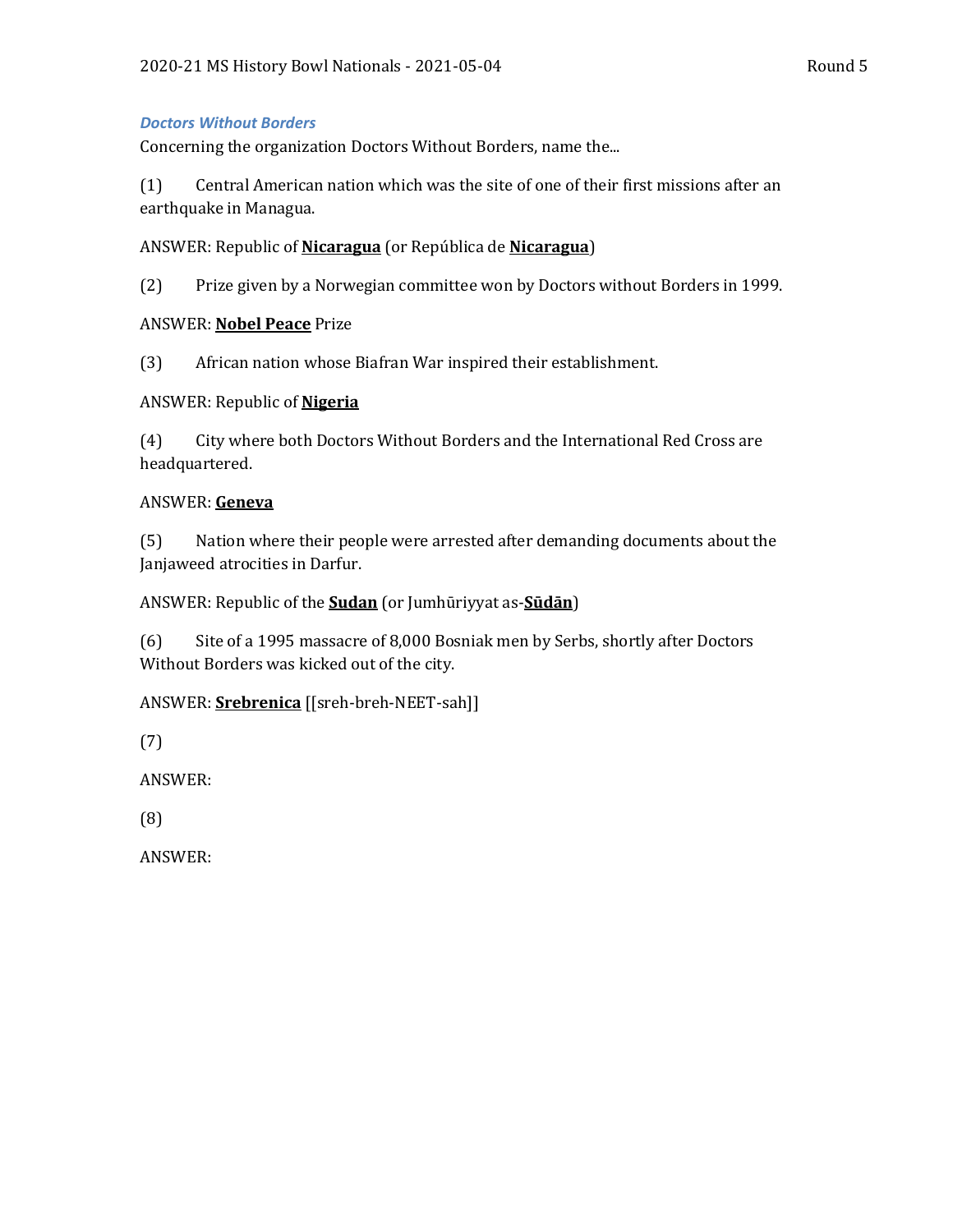## **Fourth Quarter**

(1) **This event included the Battle of Bower Hill, and riots in Hagerstown cascaded into Carlisle during this event, in which the slogan "Liberty or Death" was raised on a number of poles. Albert Gallatin regretted attending a meeting in Monongahela (+) with leading members of this event. "Light-Horse" Harry Lee helped put down this event, which followed a similar event led by Daniel (\*)** Shays. For ten points, name this revolt against an excise tax on alcohol.

ANSWER: **Whiskey** Rebellion (accept synonyms for "Rebellion" such as "Insurrection" or "Revolt")

(2) **After Secretary Cavendish was assassinated, this man ordered arbitrary detainment via the Irish Coercion Act. This man attacked the Bulgarian Horrors of the Ottomans in the Midlothian Campaign, bombarded Alexandria, and, in his second ministry, fought the (+) Mahdi in Sudan. Extending voting to laborers in the 1884 (\*)**  Reform Act, for ten points, who was this "Murderer of Gordon," a Liberal British prime minister and rival of Benjamin Disraeli?

ANSWER: William Ewart **Gladstone**

(3) **A 2015 decision announced by Sally Jewel that aimed to end this dispute was criticized by Donald Trump as "a great insult to Ohio," in reference to an earlier (+) president. This dispute has involved the usage of a Koyukon term translating to "the high One." Concerning a location containing the Kahiltna (\*)** glacier, for ten points, what is this dispute over how to refer to a certain Alaska mountain?

ANSWER: **Denali**-Mount **McKinley naming** dispute (accept clear-knowledge equivalents indicating disputes over the **name** of **Denali** or Mount **McKinley**)

(4) **In 1968, this artist was shot by radical feminist Valerie Solanas, which may have contributed to his death nineteen years later. In 2013, this artist's** *Silver Car Crash (Double Disaster)* **sold for \$105 million. This artist's (+) Factory in New York City hosted a film studio and an assembly line for lithograph and (\*)** silk-screening production. For ten points, name this pop artist best known for his *Marilyn Diptych* and depictions of Campbell's Soup Cans.

ANSWER: Andy **Warhol**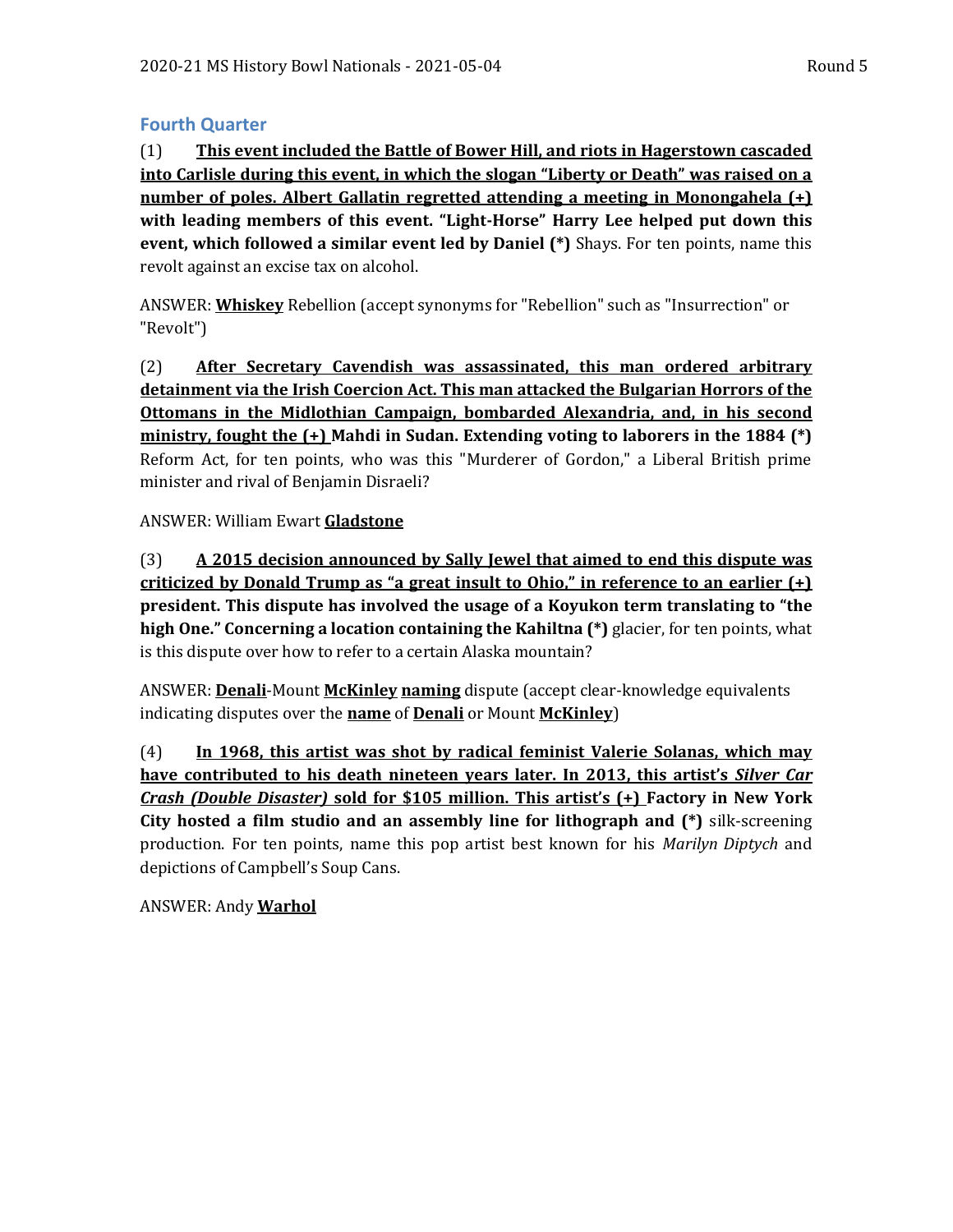(5) **This practice, which may have arisen in Adams County, Mississippi, was often accompanied by providing a portion of products as a lien, creating a cycle of debt. Mules were often rented (+) out for this activity, which became the primary occupation of African-Americans in the South (\*)** after the Civil War. For ten points, name this practice in which landowners took a portion of a worker's harvest in exchange for allowing them to work the land.

ANSWER: **Sharecrop**ping (accept **Sharecrop**per(s); accept **Tenant Farm**ing; accept **Tenant Farm**er(s); prompt on "agriculture" or "farming")

(6) **This man engaged in an extensive feud over the nature of scientific experiments with Robert Boyle, and in his old age, this Englishman translated Thucydides. A work by this man claims there is a single "rule of nature" (+) and originated the idea of the "Kingdom of Darkness." That work by this man claims that life without law would be "nasty, brutish, and short." (\*)** For ten points, name this political philosopher who wrote *Leviathan*.

# ANSWER: Thomas **Hobbes**

(7) **A nighttime delivery service during this campaign known as "rat transportation" travelled through a location referred to as "the Slot." Also known as Operation Watchtower, this campaign involved several battles fought around Savo (+) Island. Lofton Henderson became the namesake of an airfield captured during this campaign before it was turned into Honiara Airport. (\*)** For ten points, name this World War Two campaign fought in the Solomon Islands.

ANSWER: **Guadalcanal** Campaign (accept Battle of **Guadalcanal**; accept Operation **Watchtower** before mentioned)

(8) **One of this man's speeches inspired the phrase "equal justice under the law." This man urged that "the reputations of many brave men" should "not be imperiled." This man, who had a relationship with Aspasia of Miletus, eliminated Kimon from (+) political contention using ostracism. According to Thucydides, this leader gave a funeral oration for those who died during the (\*)** Peloponnesian War. For ten points, name this Athenian statesman during its golden age.

ANSWER: **Pericles**